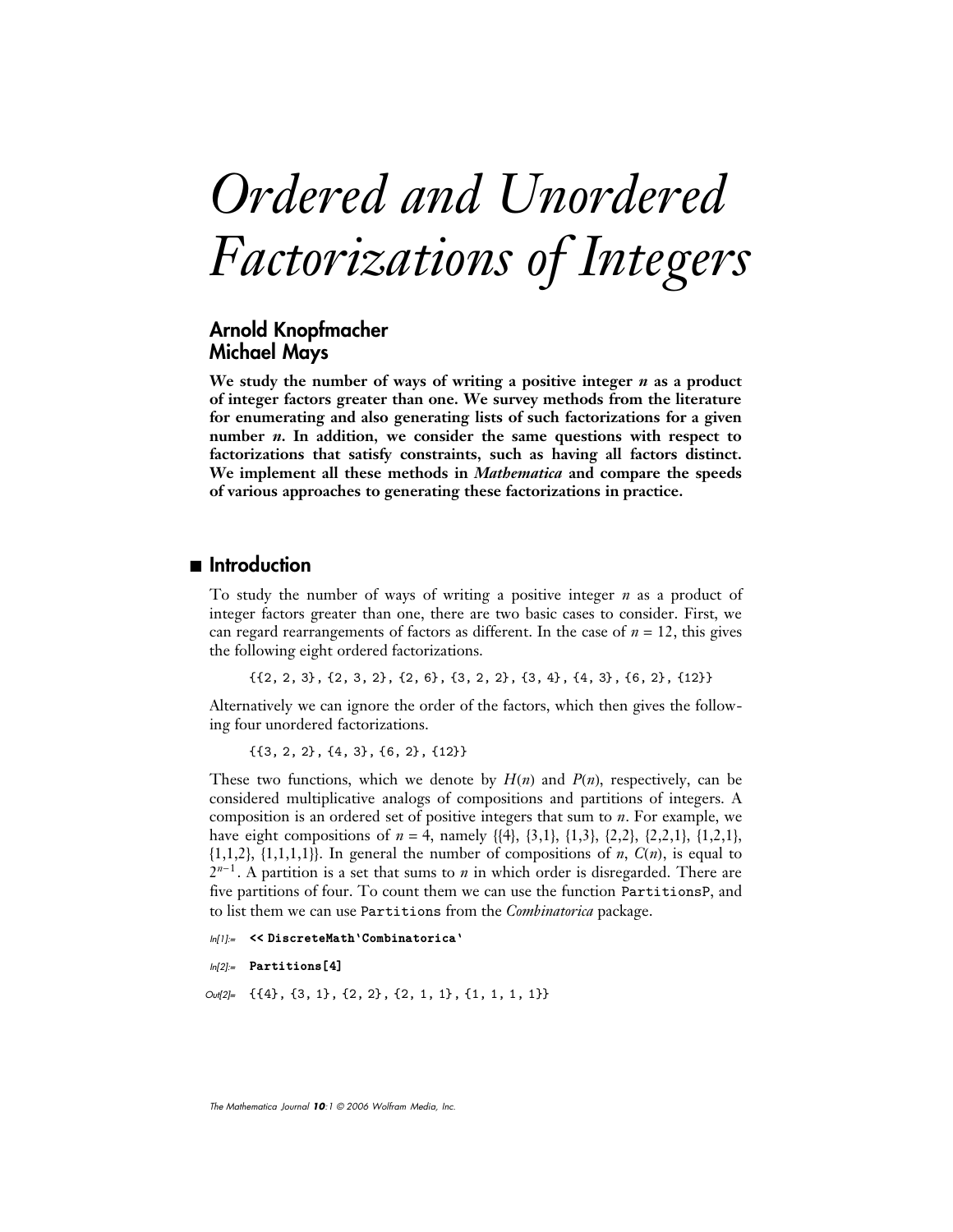# $ln[3]$ := **PartitionsP[Range[10]]**

Out[3]= {1, 2, 3, 5, 7, 11, 15, 22, 30, 42}

In fact the number of compositions and partitions arise as special cases of our factorization functions, in the sense that if  $p$  is a prime number, then  $H(p^r) = C(r) = 2^{r-1}$  and  $P(p^r) =$  PartitionsP[r]. For general numbers *n* with prime factorizations  $n = p_1^{r_1} p_2^{r_2} \dots p_k^{r_k}$ , the enumeration of  $H(n)$  and  $P(n)$  is more complicated, as we shall discuss later.

We will also discuss factorizations into distinct parts. In the ordered case,  $H_d(12) = 5$  since we have the factorizations {{2,6}, {3,4}, {4,3}, {6,2}, {12}}. In the unordered case,  $P_d(12) = 3$  since there are three cases, {{4,3}, {6,2}, {12}}. If *p* is a prime number, then as special cases we have  $H_d(p^r) = C_d(r)$  and  $P(p^r)$  = PartitionsQ[r], where  $C_d(r)$  denotes the number of compositions of *r* into distinct parts (see Richmond and Knopfmacher [1]), and PartitionsQ is the *Mathematica* function for counting partitions into distinct parts.

```
ln[4]:= PartitionsQ[Range[10]]
```
Out[4]= {1, 1, 2, 2, 3, 4, 5, 6, 8, 10}

The enumeration and generation of integer partitions and compositions are problems discussed in standard books on combinatorics. A definitive reference is Andrews [2]. However, the corresponding problems for ordered and unordered factorizations have not until now received a comprehensive treatment.

## ■ Ordered Factorizations

For historical reasons, we will discuss formulas to enumerate factorizations before we discuss methods to generate the corresponding factorizations. In addition, some of the recursive methods to generate factorizations are extensions of the corresponding recursions to enumerate factorizations.

#### · **Recursions for Enumerating Ordered Factorizations**

We begin with two recurrence formulas given by Hille [3]. The first element of an ordered factorization of  $n > 1$  can be any number *d* such that *d* divides *n*. By appending to  $d$  all possible ordered factorizations of  $n/d$ , we obtain the recursion  $H(1) = 1$ ;  $H(n) = \sum_{d|n} H(d)$  for  $n \ge 2$ . We implement this as follows.

```
ln[5] := H1 [1] :=
      H1 [n_] := H1 [n] = Total [H1 /@ Drop [Divisors [n], -1]]
ln[7] = Table[H1[n], {n, 1, 12}]
```
Out[7]= {1, 1, 1, 2, 1, 3, 1, 4, 2, 3, 1, 8}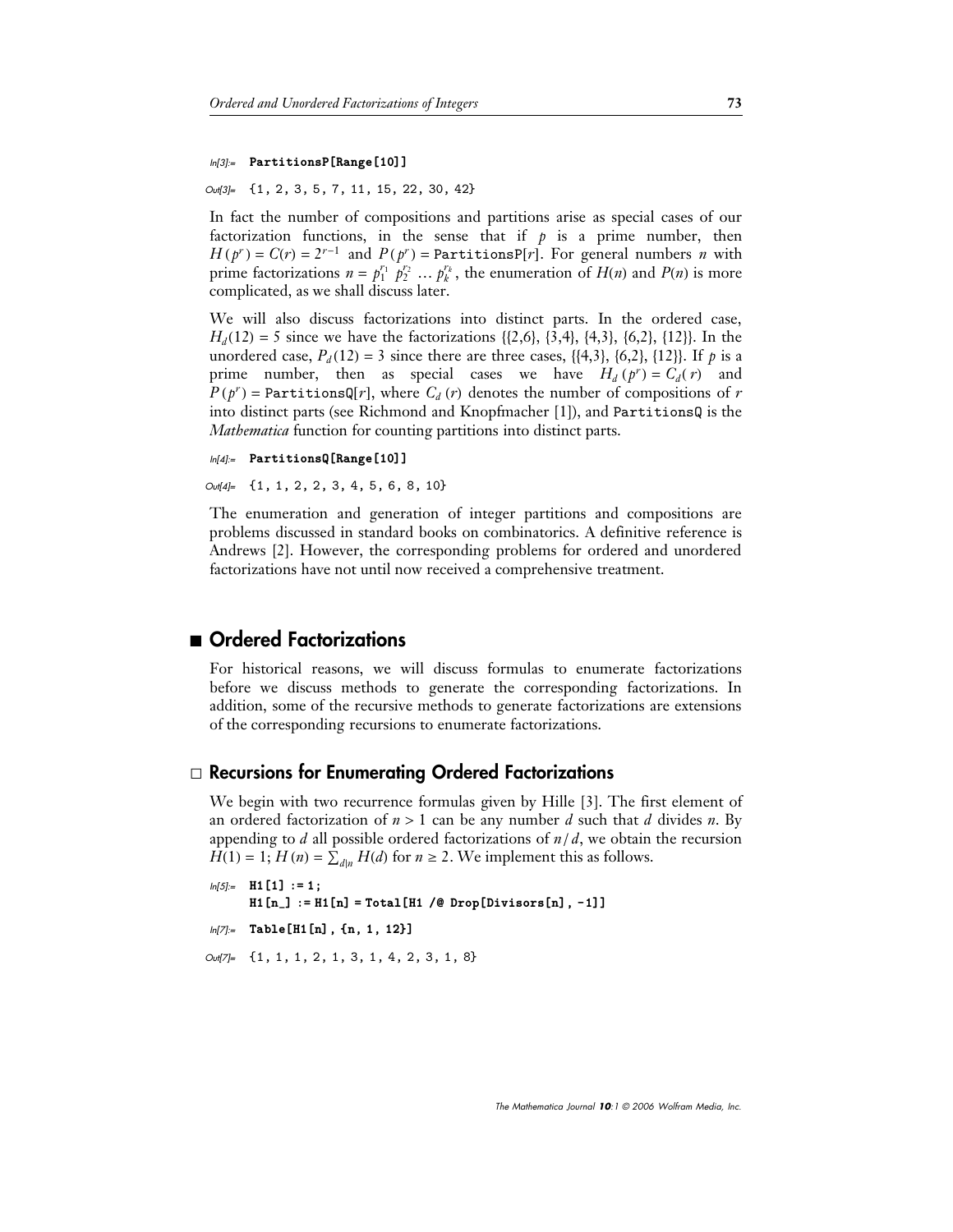Using the Möbius inversion formula, Hille also derived a second recursion,

$$
H(n) = 2\left(\sum_{p_i} H\left(\frac{n}{p_i}\right) - \sum_{p_i, p_j} H\left(\frac{n}{p_i p_j}\right) + \dots + (-1)^{k-1} H\left(\frac{n}{p_1 p_2 \dots p_k}\right)\right),
$$

where  $n = p_1^{r_1} p_1^{r_1} p_2^{r_2} \dots p_k^{r_k}$ , which holds for  $n \ge 2$ .

This finds the list of distinct prime factors of *n*.

# $ln[8]$ := PrimeFactorList[n\_] := First /@ FactorInteger[n]

This recursion requires the initial value  $\frac{1}{2}$ .

```
ln[9]:= H2[1] = 1/2;
```
The recursion can be rendered elegantly as a oneliner.

```
In[10]:= H2[n<sub>1</sub>] := H2[n] = -2 Total[(-1) ^ (Length[#]) H2[n/Times @@ #] & /@<br>Rest [Subsets[PrimeEactor[ist[n]]]]
                   Rest[Subsets[PrimeFactorList[n]]]]<br>-<br>-<br><b>-
```
*ln[11]*:= Table[H2[n], {n, 2, 12}]

 $Out[11] = \{1, 1, 2, 1, 3, 1, 4, 2, 3, 1, 8\}$ 

#### · **MacMahon's Formula for** *H*

MacMahon [4] derived an explicit formula for the value of  $H(n)$  as a double sum over a product. Given  $n = p_1^{r_1} p_1^{r_1} p_2^{r_2} \dots p_k^{r_k}$ ,

$$
H(n) = \sum_{j=1}^{q} \sum_{i=0}^{j-1} (-1)^{i} {j \choose i} \prod_{b=1}^{k} {r_{b} + j - i - 1 \choose r_{b}},
$$

where  $q = \sum_{i=1}^{k} r_i$ , is the sum of the prime exponents of *n*. We program this by  $ln[12]=$  **H3 [n\_]** :=

$$
\sum_{j=1}^{\text{Total [#3]}} \sum_{i=0}^{j} (-1)^i \text{ Binomial}[j, i] \text{ Apply}[Times,
$$

Binomial# j i 1, #**-** & #**-** &Last FactorIntegern**--**

In[13]:= **H3[2^5 3^4 5] // Timing** 

Out[13]= {0. Second, 102576}

#### · **A Recursion for Factorizations with Distinct Parts**

Warlimont [5] derived a Dirichlet series generating function for the function  $H_d$  (k, *n*), which denotes the number of ordered factorizations of *n* into *k* distinct parts. Although Warlimont was only interested in this for asymptotic purposes, his generating function can be used to derive the following recurrence:

$$
H_d(k+1, n) = k! \sum_{j=0}^{k} \frac{(-1)^j}{(k-1-j)!} \sum H_d(k-j, \frac{n}{d}),
$$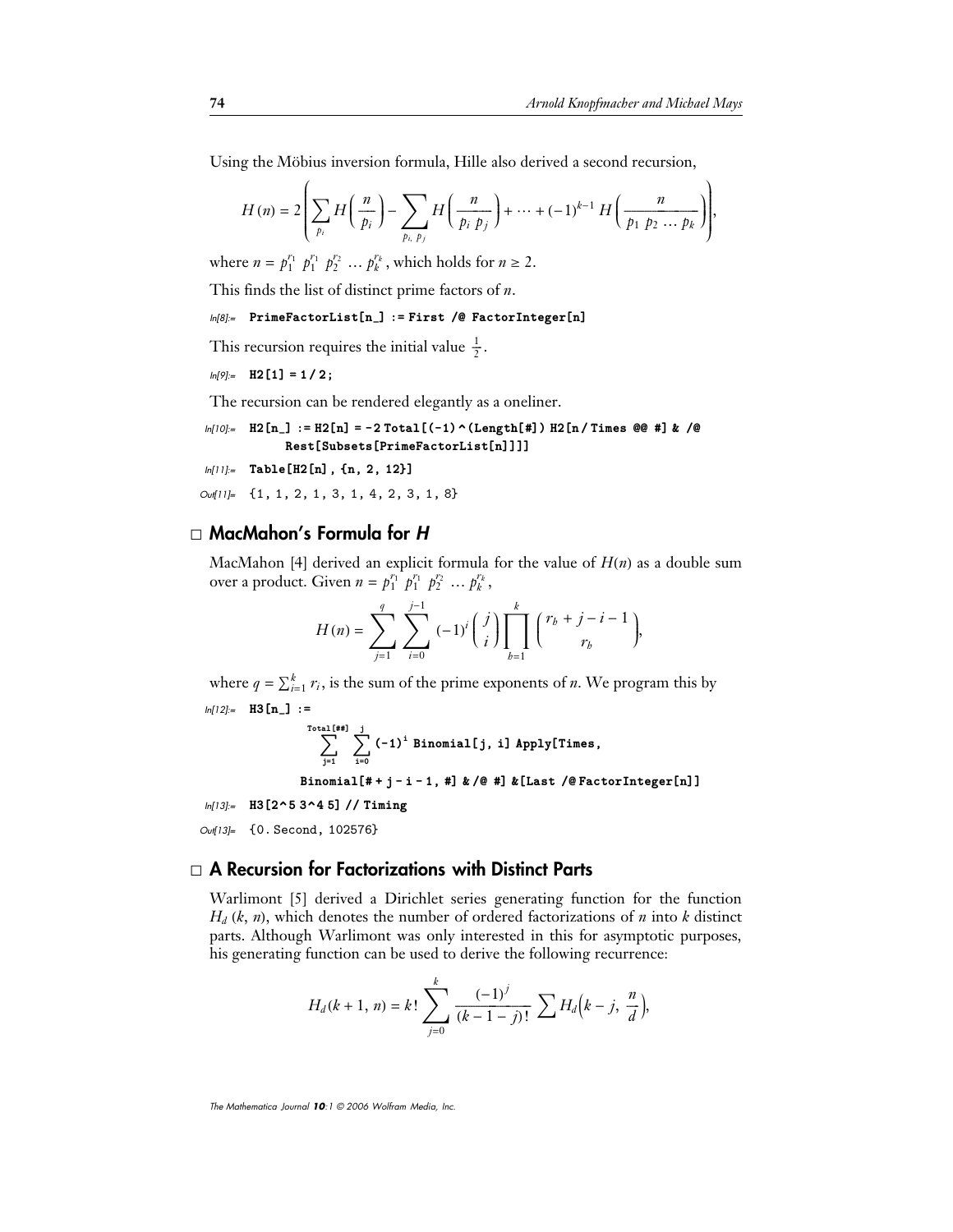where the inside sum is taken over all *d* such that  $d | n$  and for  $d \ge 2$ , *d* is a  $(j + 1)$ -st power.

There does not seem to be a simple combinatorial interpretation for this formula. We implement this starting with the appropriate boundary conditions.

$$
ln[14] = H_{d} [1, n_{-}] := 1 ;
$$
  
\n
$$
H_{d} [k_{-}, 1] := 0 ;
$$
  
\n
$$
H_{d} [0, n_{-}] := 0
$$
  
\n
$$
ln[17] := H_{d} [0, 1] := 1 ;
$$
  
\n
$$
H_{d} [1, 1] := 0 ;
$$

When *n* is a prime number we have the following.

 $ln[19] =$  H<sub>d</sub> [k<sub>-</sub>, n<sub>-</sub>? PrimeQ] := KroneckerDelta[k, 1]

Also observe that the number of parts *k* must satisfy  $2^k \leq n$ .

$$
\ln[20] := \mathbf{H}_{\mathbf{d}} \left[ \mathbf{k}_{-}, \; \mathbf{n}_{-} \; / \; ; \; 2^{k} > \mathbf{n} \right] \; := \; 0
$$

Now we implement the general formula.

 $ln[21] :=$ **H**<sub>d</sub>  $[\mathbf{k}_-, \mathbf{n}_+] :=$ 

$$
H_{d}[k, n] = (k-1)! \sum_{j=0}^{k-1} ((-1)^{j} / (k-1-j)! \text{Total}[H_{d}[k-1-j, n/ #] & / \mathcal{Q}
$$

```
\texttt{Select}[\texttt{Rest}[\texttt{Divisors}[n]], \texttt{IntegerQ}[\texttt{\#}^{1/(j+1)} \;]\; \texttt{\#}]]\big)
```

```
ln[22] = H<sub>d</sub> [#, 24] & /@ Range[0, 4]
```
 $Out[22] = \{0, 1, 6, 6, 0\}$ 

We verify these counts by using the function DistinctOrderedFactorizat. tions, which is defined in the next subsection.

```
ln[23]:= Distinct0rderedFactorizations[24]
```

```
Out[23]= {{2, 3, 4}, {2, 4, 3}, {2, 12}, {3, 2, 4}, {3, 4, 2}, {3, 8},
         \{4, 2, 3\}, \{4, 3, 2\}, \{4, 6\}, \{6, 4\}, \{8, 3\}, \{12, 2\}, \{24\}\}\
```
To obtain the total number of distinct ordered factorizations, we must sum  $H_d[k, n]$  over all permissible values of the number of parts *k*.

```
ln[24]:= H_d [n_] := Total [H<sub>d</sub> [#, n] & /@ Range [Floor [Log[2, n]]]]
```
In[25]:= **H<sub>d</sub>** [36]

Out[25]= 13

In practice this recursion is slow. A faster counting method is discussed in a later section.

#### · **Generating Ordered Factorizations**

The first recursion for  $H(n)$  suggests a natural recursive approach to generate all the ordered factorizations of *n*.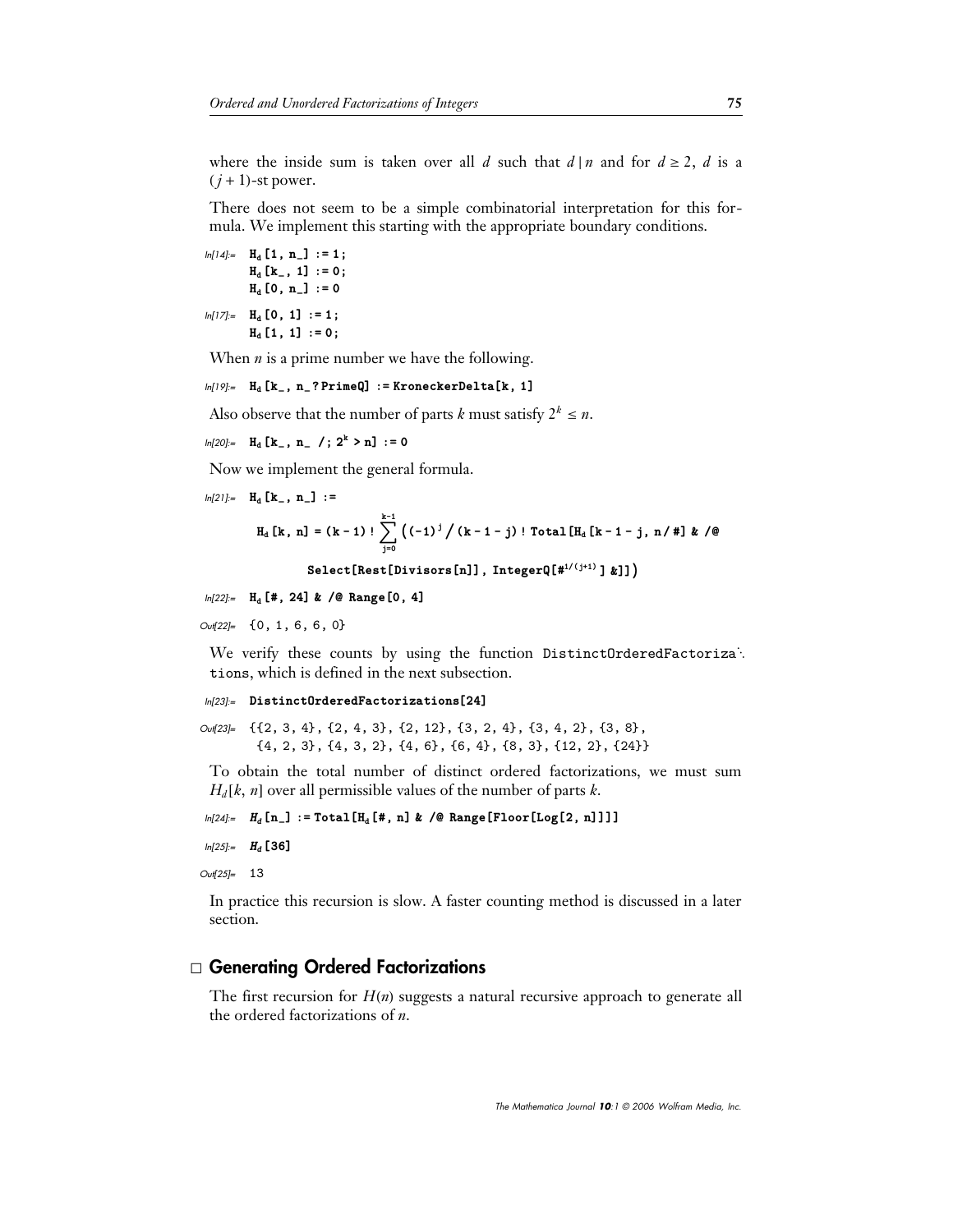We append to the first factor  $d$  in a factorization of  $n > 1$ , all possible ordered factorizations of  $\frac{n}{d}$ , where *d* can be any divisor of *n*.

```
ln[26]:= OrderedFactorizations[1] = {{}};
```

```
ln[27]:= OrderedFactorizations[n_?PrimeQ] := {\{n\}}
```

```
ln[28]:= OrderedFactorizations[n_ :=
          0rderedFactorizations[n] = Flatten[Function[d, Prepend[#, d] k /@
                  {\bf OrderedFactorizations[n/d]} \hspace{2mm} / \hspace{2mm} @ {\bf Rest[Divisors[n]]} \hspace{2mm} , \hspace{2mm} 1]
```

```
In[29]:= OrderedFactorizations<sup>[24]</sup>
```
Out[29]= {{2, 2, 2, 3}, {2, 2, 3, 2}, {2, 2, 6}, {2, 3, 2, 2}, {2, 3, 4}, {2, 4, 3},  $\{2, 6, 2\}, \{2, 12\}, \{3, 2, 2, 2\}, \{3, 2, 4\}, \{3, 4, 2\}, \{3, 8\},$  $\{4, 2, 3\}, \{4, 3, 2\}, \{4, 6\}, \{6, 2, 2\}, \{6, 4\}, \{8, 3\}, \{12, 2\}, \{24\}$ 

One way to list all the ordered factorizations with distinct parts is to simply select these from the list of all ordered factorizations.

```
ln[30]:= DistinctOrderedFactorizations[n_] :=
         \texttt{Select[OrderedFactorizations[n]}, Unequal @@ # \bm{\&} \bm{\]}
```

```
In[31]:= Distinct0rderedFactorizations<sup>[24]</sup>
```
Out[31]= {{2, 3, 4}, {2, 4, 3}, {2, 12}, {3, 2, 4}, {3, 4, 2}, {3, 8},  $\{4, 2, 3\}, \{4, 3, 2\}, \{4, 6\}, \{6, 4\}, \{8, 3\}, \{12, 2\}, \{24\}\}\$ 

However, there are faster methods for doing this, which we discuss in a later section.

## ■ Unordered Factorizations

There do not appear to be any explicit formulas for  $P(n)$  in the literature. Also, the recurrence relations that are known tend to lack simple combinatorial interpretations.

## · **A Product Recursion**

Harris and Subbarao [6] give the following product recursion for  $P(n)$ . For any positive integer *a*, let  $d_i = a^{1/i}$  if *a* is an *i*th power and  $d_i = 1$  otherwise. Let  $\overline{d} = \prod_{i=1}^{\infty} d_i$ . This gives  $\prod_{d|n} \overline{d}^{p(n/d)} = n^{p(n)}$ . To make use of this, we take logs of the recurrence. First, we define the *d* values in terms of a given positive integer *a*. One approach is to use Product.

$$
\text{In}[32] := \overline{\text{d}1}[\texttt{a}_-] := \prod_{i=1}^{\text{Ceiling}[L \circ \texttt{a}] 1} \text{If}[ \text{IntegerQ}[c = \texttt{a}^{1/i}], c, 1]
$$

Alternatively, here is a more elegant construction.

 $ln[33]$ :=  $\overline{\textbf{d2}}[\textbf{a}_-]$ := Apply[Times, Select[a<sup>1/Range [Ceiling [Log[2,a]]], IntegerQ]]</sup>

Then we can define P2.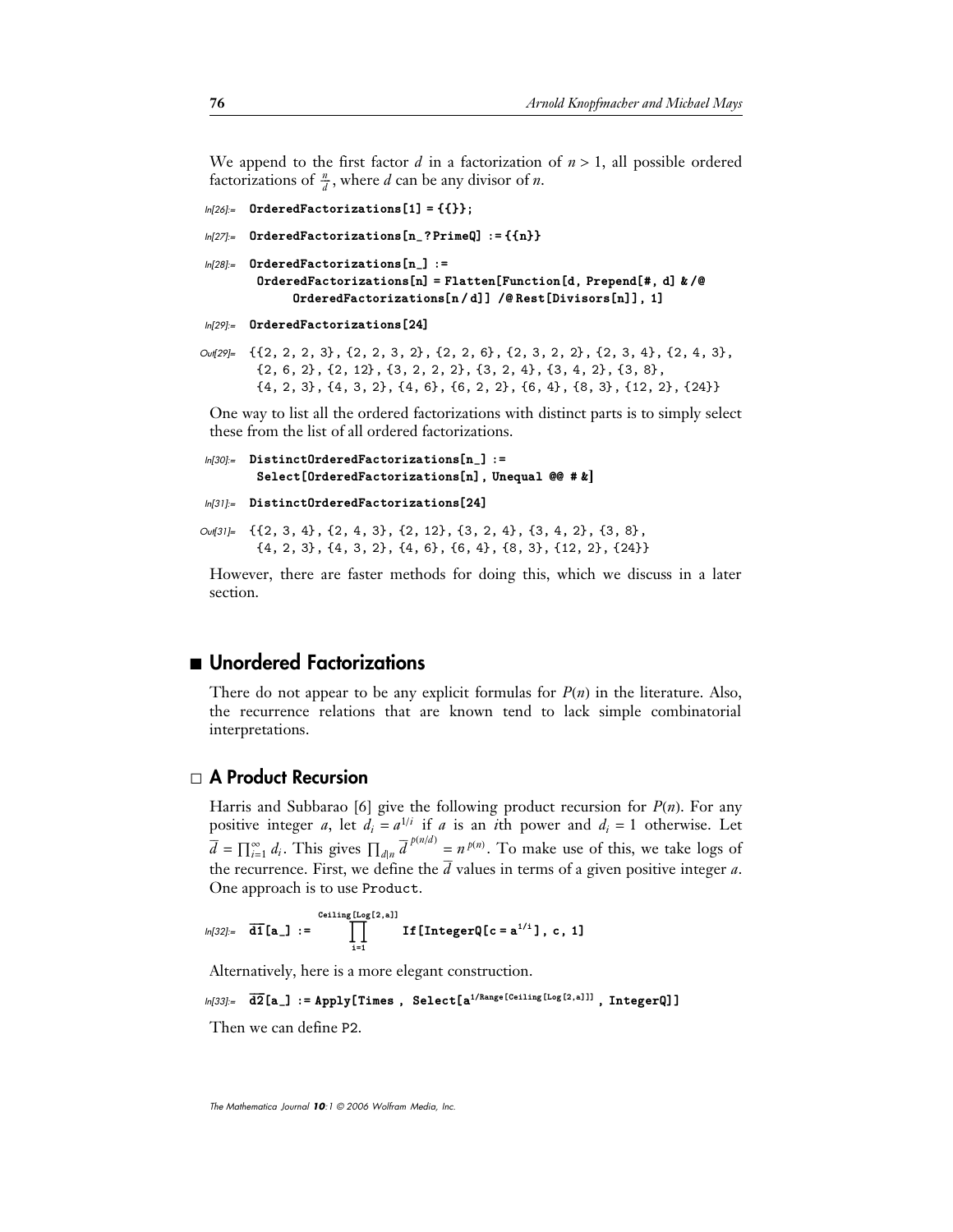```
ln[34] = P2[1] = 1;
```

```
ln[35] = P2[n_] := P2[n] = Round[1 / (Log[n])Simplify
Total
 Log
d2#-
 P2n  #-
 &  RestDivisorsn-
-
```
The use of Simplify in P2 is not required, but speeds up the overall computation. Round produces the correct integer value for P2 much faster than by using additional simplification methods to remove the logarithms.

In[36]:= P2[3<sup>3</sup> 2<sup>3</sup>] // Timing

Out[36]= {0.078 Second, 31}

## · **A Recursion for Unordered Factorizations with Largest Part** *m*

Let  $g(m, n)$  denote the number of unordered factorizations of *n* with largest part at most *m*. Hughes and Shallit [7] gave the recursion

$$
g(m, n) = \sum_{\substack{d|n \\ d \le m}} g\left(d, \frac{n}{d}\right).
$$

This particular recursion is easy to explain: Let  $n = a_1 a_2 ... a_n$  be an unordered factorization of *n* with parts at most *m* and parts arranged in decreasing order, so that the largest part is  $a_1$ . The number of ways to choose  $a_2, \ldots, a_k$  is then  $g(a_1, n/a_1)$ . For  $a_1$  we can choose any divisor *d* of *n* such that  $d \leq m$ . Summing over all such *d* gives the result. We implement this as follows.

```
ln[37] := g[m_-, 1] := 1;g1, n_-
 :-
 0;
       g1, 1-
 -
 1;
       gm_, n_-
 :-

        gm, n-
 -
 Totalg#, n  #-
 &  SelectDivisorsn-
, # 	 m &-
-
```
All unordered factorizations are counted by  $g(n, n)$ .

```
ln[4] := P1[n_] := g[n, n]
```

```
In[42]:= P1 /@ Range[12]
```

```
Out[42]= {1, 1, 1, 2, 1, 2, 1, 3, 2, 2, 1, 4}
```
This gives a much faster recursion than P2.

In[43]:= P1 [3<sup>6</sup> 2<sup>4</sup>] // Timing

```
Out[43]= {0.016 Second, 323}
```

```
In[44]:= P2[3<sup>6</sup> 2<sup>4</sup>] // Timing
```
Out[44]= {0.422 Second, 323}

Canfield, Erdös, and Pomerance [8] remarked in their paper that it is not particularly easy to compute  $P(n)$ . They mention that even showing  $P(1800) = 137$  takes some work. Their approach was based on a tree traversal algorithm. With our recursion this computation presents no problem.

In[45]:= P1 [1800] // Timing

Out[45]= {0.015 Second, 137}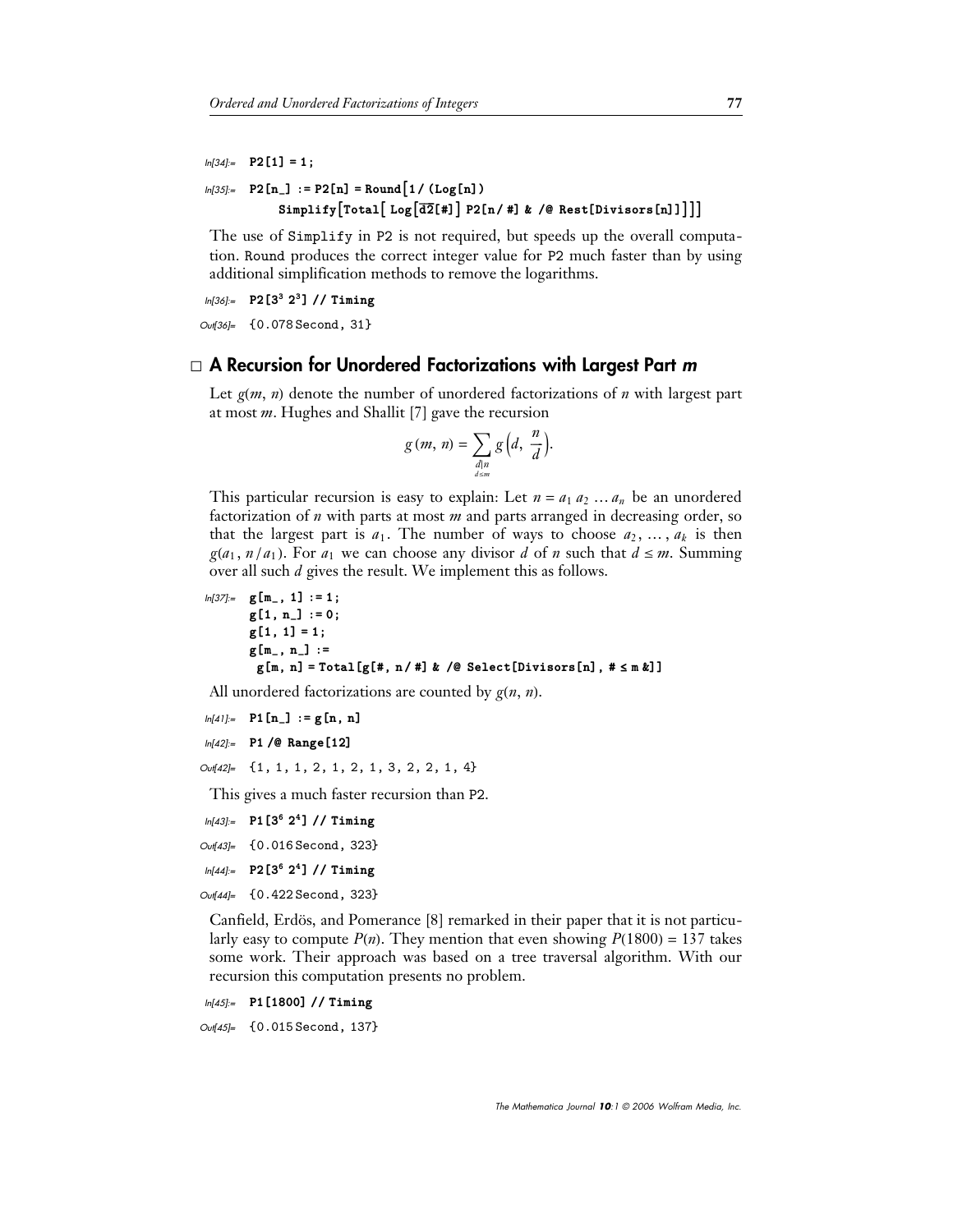#### · **Generating Unordered Factorizations**

One inefficient approach is simply to sort the larger list of ordered factorizations and remove duplicates. However, a better approach is to use the Hughes–Shallit idea to recursively build up a list of ordered factorizations with largest part at most *m*.

```
ln[46] = UnorderedFactorizations [m_-, 1] = {\{\{\}\}};
        UnorderedFactorizations[1, n<sub>-</sub>] = {{}};
ln[48] = UnorderedFactorizations[m_, n_ /; PrimeQ[n]] := If[m < n, {}, {{n}}]
ln[49]:= UnorderedFactorizations[m_-, n_+] :=
         \texttt{UnorderedFactorizations[m, n]} = \texttt{Flatten[}Function [d, Prepend [#, d] & /@ UnorderedFactorizations [d, n / d]] /@
             \texttt{Rest[Select[Divisors[n], # \leq m & 1], 1]}ln[50]:= UnorderedFactorizations[n_] := UnorderedFactorizations[n, n]
 Now we test this out.
In(51]:= UnorderedFactorizations<sup>[24]</sup>
Out[51]= {{3, 2, 2, 2}, {4, 3, 2}, {6, 2, 2}, {6, 4}, {8, 3}, {12, 2}, {24}}
```

```
ln[52] = Length [UnorderedFactorizations [3^4 \ 2^4]] = P1[3^4 \ 2^4]
```
Out[52]= True

#### · **Unordered Factorizations with Distinct Parts**

A modification of Hughes–Shallit reasoning gives a recursion for unordered factorizations with distinct parts and largest part at most *m*. We merely observe that the part added to *d* should have largest part less than or equal to  $d - 1$ :

$$
\gcd(m, n) = \sum_{\substack{d \mid n \\ d \leq m}} \gcd\left(d-1, \frac{n}{d}\right).
$$

We program this with necessary boundary conditions to start the recursion.

```
ln[53]:gd \begin{bmatrix} m_{-} \\ 1 \end{bmatrix} := 1;
         gd1, n_-
 :-
 0;
         gd[1, 1] = 1;
         gd0, n_-
 :-
 0;
         gd [m<sub>-</sub>, n<sub>-</sub>] :=
           gd[m, n] = Total[gd[#-1, n/#] & /@ Select[Divisors[n], # ≤ m &]]
```

```
ln[58] := P_d[n_1] := gd[n, n]
```
Here is an example.

```
ln[59] = P_d [3^4 2^2 5 7] // Timing
```

```
Out[59]= {0.016 Second, 253}
```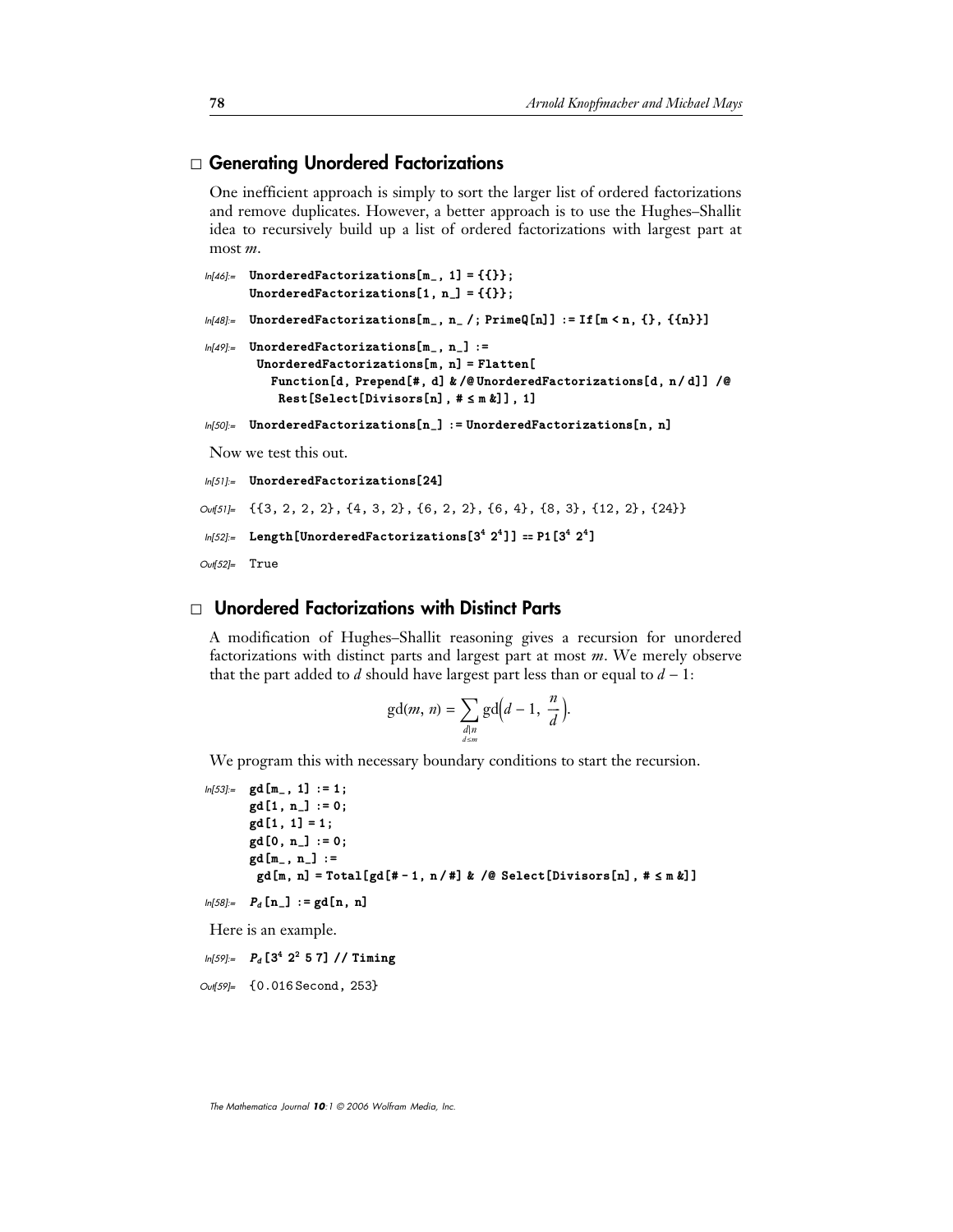#### *Generating Unordered Factorizations with Distinct Parts*

Again we can simply select the permissible factorizations from the larger list of all unordered factorizations, but a better approach is to recursively generate them using the idea for the recursion for  $gd(m, n)$ .

```
ln[60]:= DistinctUnorderedFactorizations[m<sub>-</sub>, 1] = {{}};
        DistinctUnorderedFactorizations[1, n<sub>-</sub>] = {};
        DistinctUnorderedFactorizations[0, n<sub>-</sub>] = {};
```

```
ln[63]:= DistinctUnorderedFactorizations[m_, n_ /; PrimeQ[n]] :=
        If[m < n, {}, {{n}}]
```

```
ln[64]:= DistinctUnorderedFactorizations[m<sub>-</sub>, n<sub>-</sub>] :=
          \texttt{DistinctUnorderedFactorizations[m, n]} = \texttt{Flatten[Function[d, n]}Prepend[#, d] & /@DistinctUnorderedFactorizations[d-1, n/d]] /@
              \mathtt{Rest}[\mathtt{Select}[\mathtt{Divisors[n],\# \leq m \&]]}, \mathtt{1}]
```
 $ln[65]$ := DistinctUnorderedFactorizations[n\_] :=  $DistinctUnorderedFactorizations[n, n]$ 

Here are the distinct unordered factorizations of 24.

```
In[66]:= DistinctUnorderedFactorizations<sup>[24]</sup>
```

```
Out[66]= {{4, 3, 2}, {6, 4}, {8, 3}, {12, 2}, {24}}
```
Here are the nondistinct factorizations.

```
ln[67]:= Complement [UnorderedFactorizations [24], %]
```
Out[67]= {{6, 2, 2}, {3, 2, 2, 2}}

We check that we are generating the right number of cases.

```
ln[68] = P_d [3^4 2^4] =Length[DistinctUnorderedFactorizations[3<sup>4</sup> 2<sup>4</sup>]]
```
Out[68]= True

## · **Faster Generation of Ordered Factorization Lists**

The lists of unordered factorizations constructed earlier lead to a much faster way of generating the corresponding lists of ordered factorizations. We merely observe that all ordered cases arise as permutations of unordered cases. This gives a different ordering of the factorizations to the earlier method. However, the lists are easily checked to be the same.

```
ln[69]:= OrderedFactorizations2[n_] :=
         Flatten [Permutations /@UnorderedFactorizations[n], 1]
In[70]:= OrderedFactorizations2<sup>[24]</sup>
Out[70]= {{3, 2, 2, 2}, {2, 3, 2, 2}, {2, 2, 3, 2},
         \{2, 2, 2, 3\}, \{4, 3, 2\}, \{4, 2, 3\}, \{3, 4, 2\}, \{3, 2, 4\},
```
 $\{2, 4, 3\}, \{2, 3, 4\}, \{6, 2, 2\}, \{2, 6, 2\}, \{2, 2, 6\},$  $\{6, 4\}, \{4, 6\}, \{8, 3\}, \{3, 8\}, \{12, 2\}, \{2, 12\}, \{24\}\}\$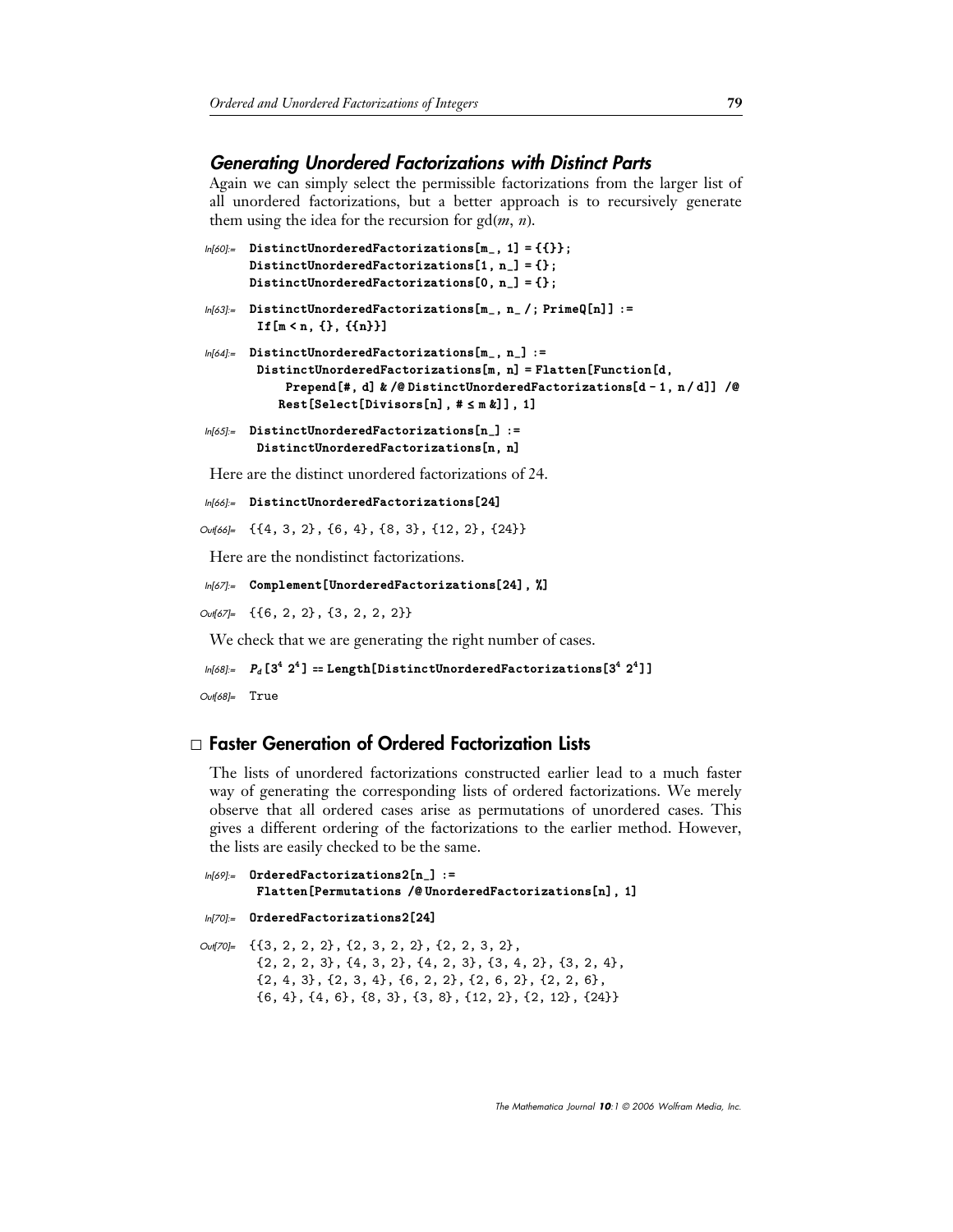#### $ln[71]$ := Sort[%] == Sort[OrderedFactorizations[24]]

 $Out[7] = True$ 

The new approach gives a faster method for generating the factorizations list.

```
ln[72]:= Length[OrderedFactorizations2[30^3]] // Timing
```

```
Out[72]= {0.078 Second, 64324}
```

```
ln[73]:= Length[OrderedFactorizations[30^3]] // Timing
```

```
Out[73]= {0.172 Second, 64324}
```
#### *Factorizations with Distinct Parts*

Again all ordered cases arise as permutations of unordered distinct cases. This also leads to a large speedup in computation time.

```
ln[74]:= DistinctOrderedFactorizationsNew[n_] :=
        Flatten [Permutations /@DistinctUnorderedFactorizations[n], 1]
 ln[75]:= Sort[DistinctOrderedFactorizationsNew[60]] ==
        Sort[{{DistinctOrderedFactorizations[60]}}]Out[75]= True
```
#### · **Faster Count for Ordered Factorizations with Distinct Parts**

Let  $P_d(k, n)$  denote the number of unordered factorizations into *k* distinct parts. We observe that  $H_d$  (n) =  $\sum_k k! P_d(k, n)$ . We do not have a formula for  $P_d(k, n)$ , but we can compute its values by sorting the lists of distinct unordered factorizations according to length. Although we generate (generally short) lists of factorizations as part of the counting process, this turns out to be the fastest method we have found to compute the usually large values of  $H_d$ .

First, we sort our lists of factorizations according to length. For example, here  $n = 36$ .

```
In[76]:= lis -
        \texttt{Sort[DistinctUncrderedFactorizations[36]}, Length[#1] < Length[#2] &]
```

```
Out[76]= {{36}, {18, 2}, {12, 3}, {9, 4}, {6, 3, 2}}
```
Then, we split up the different classes with respect to length, count how many of length *k* occur, multiply by *k*!, and sum.

```
ln[77]:= Split[lis, Length[#1] == Length[#2] &<sup>1</sup>
```
Out[77]= {{{36}}, {{18, 2}, {12, 3}, {9, 4}}, {{6, 3, 2}}}

```
In[78]:= a = Length /@ %;
       Plus @@ (a Range [Length [a] ]!)
```
Out[79]= 13

This agrees with our previous computation. We put this method together as a oneliner.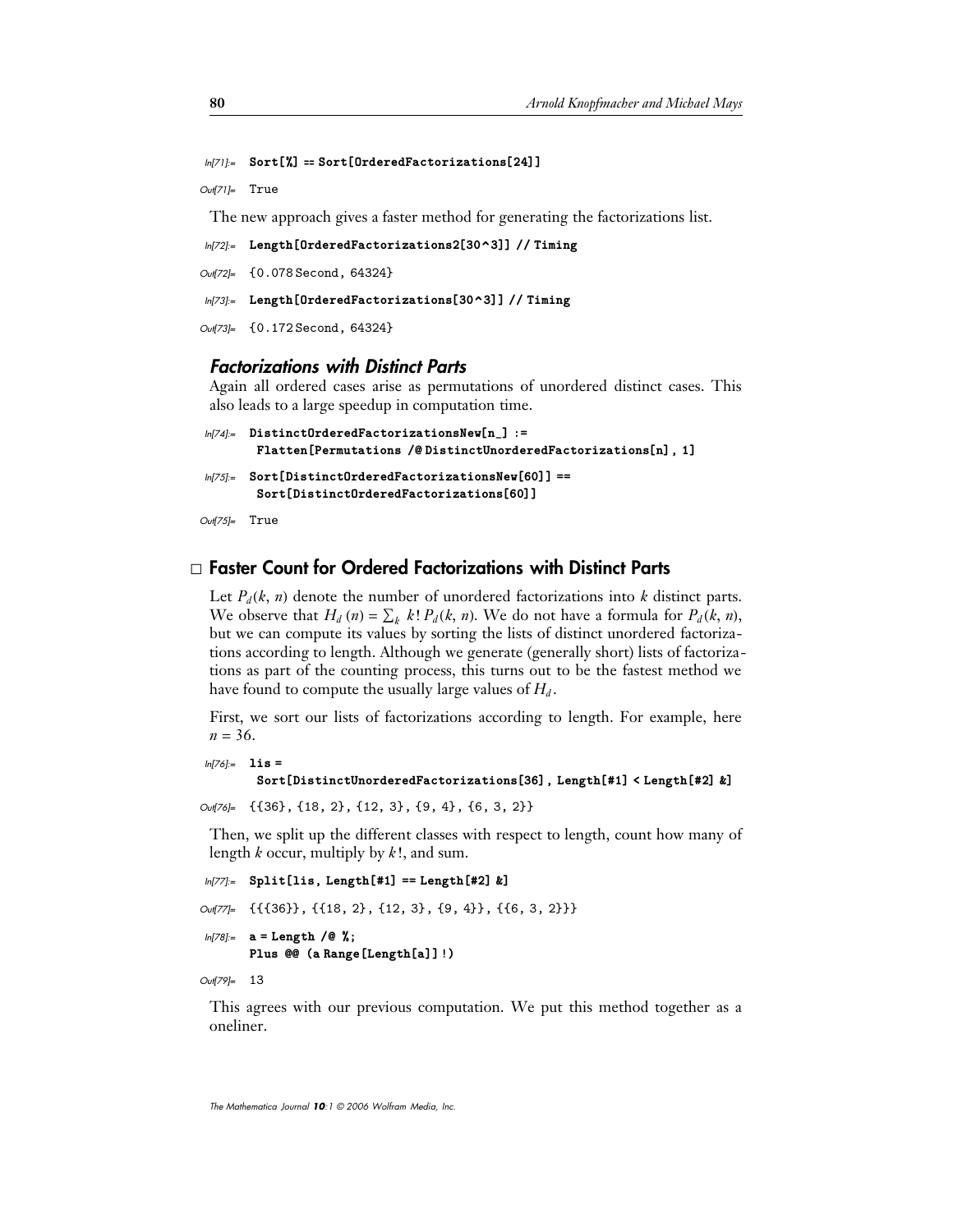```
ln[80] := \hat{H}_d [n_] := Plus @@ (# Range [Length [#]]!) & [
           Length /@ Split[Sort[DistinctUnorderedFactorizations[n],
               \texttt{Length[#1]} < \texttt{Length[#2]} &], \texttt{Length[#1]} == \texttt{Length[#2]} &]
```

```
In[81]:= H
`
d 30^3-
  Timing
```

```
Out[81]= {0.047 Second, 11655}
```
In general, *H*  $\overline{a}$  $d$  seems to provide a considerable speedup over  $H_d$ .

```
In[82]:= H_d [30^3] // Timing
```
Out[82]= {4.375 Second, 11655}

## ■ Highly Factorable Numbers

Now that we have implemented various methods to count ordered and unordered factorizations, we will put them to use to produce lists of numbers that have a greater number of factorizations than any smaller positive integer.

We say that a natural number *n* is highly factorable with respect to the function *f*, if  $f(m) < f(n)$  for all *m*,  $1 \le m < n$ . In [8], Canfield, Erdös, and Pomerance computed a list of highly factorable numbers with respect to the function *P*. Since the functions *P* and *H* depend on the prime exponents but not the primes themselves, it is clear that a highly factorable number must be of the form  $n = p_1^{r_1} p_2^{r_2} \cdots p_k^{r_k}$  with  $r_1 \ge r_2 \ge \cdots r_k \ge 1$  and where  $p_i$  denotes the *i*th prime number. We use Partitions to generate a list of acceptable exponents and then define a function ExponentsToNumber to produce a natural number *n* using the exponents from the partition and the corresponding first few primes.

```
ln[83]:= ExponentsToNumber[exponentList_] := Times @@@
        (Prime[Range[#]] & /@ (Length /@ exponentList) ^exponentList)
```

```
In[84]:= Partitions [4]
```

```
Out[84]= {{4}, {3, 1}, {2, 2}, {2, 1, 1}, {1, 1, 1, 1}}
```

```
ln[85] = ExponentsToNumber [%]
```
Out[85]= {16, 24, 36, 60, 210}

To produce all numbers of this form less than a given value *bound*, we must consider all partitions of numbers 1 to Log[2,bound], as the smallest number arising from a partition of *n* is 2*<sup>n</sup>* .

```
ln[86] = lst[bound_] := Flatten[Table[Partitions[k], {k, Log[2, bound]}], 1];
```
For example, let us find all the highly factorable numbers less than 1000.

```
ln[87] = a = Sort [ExponentsToNumber [1st [1000]]];
```
Now eliminate numbers greater than *bound* in our list, compute the value of the *P* function for each number in the list, and eliminate the values that are not highly factorable using a replacement rule.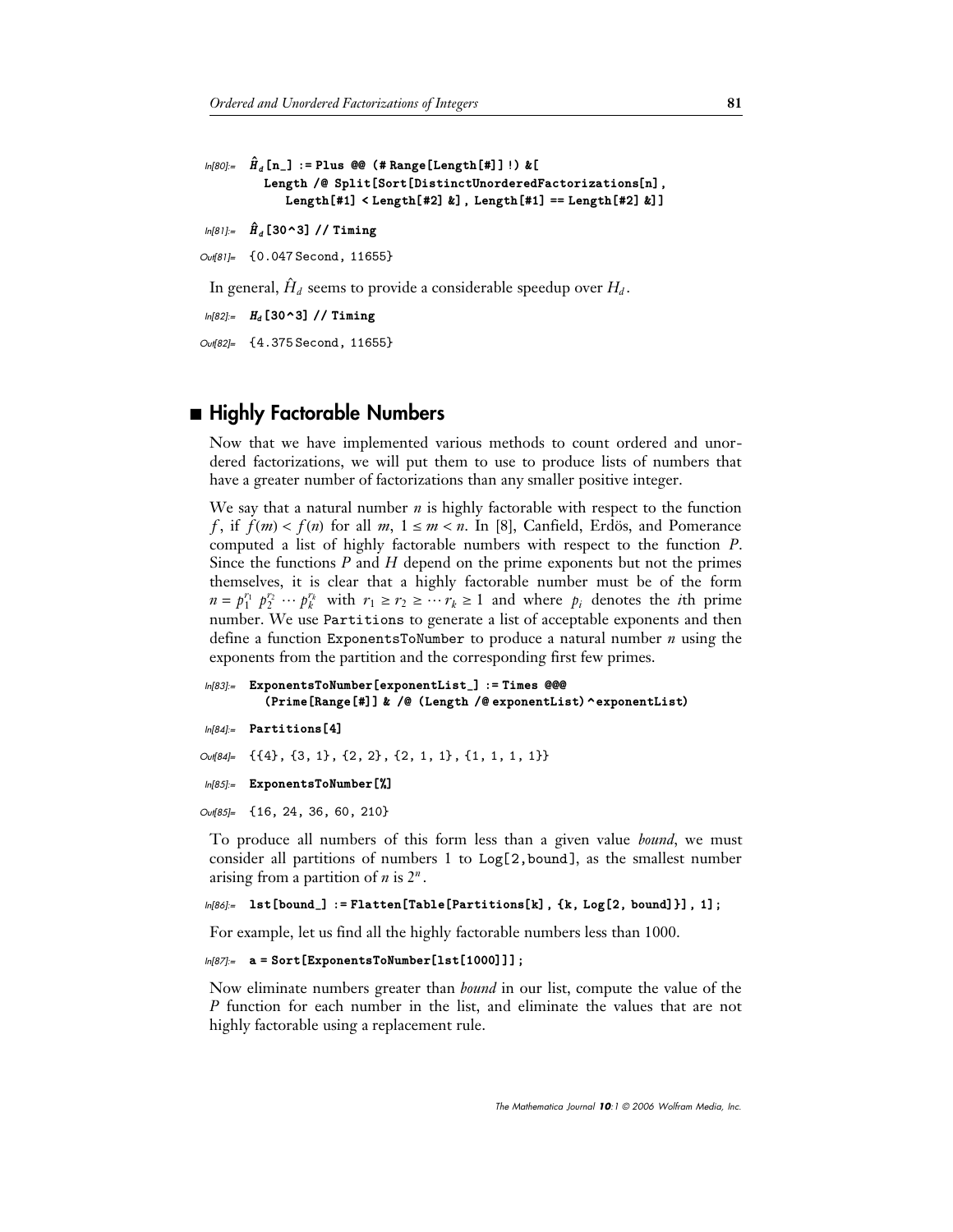```
In[88]:= b = Select[a, # < 1000 &];
ln[89] = valsP = {#, P1[#]} & /@ b;
ln[90]:= LargePlist = valsP //.
            \{x_{---}, \{y1_-, y2_-\}, \{z1_-, z2_-\}, w_{---}\} \rightarrow \{x, \{y1, y2\}, w\} /; y2 \geq z2;
```
Now we use GridBox to display our table of highly factorable *P* numbers.

```
ln[91]= StyleBox[FormBox[GridBox[Prepend[LargePlist, {"n", "P(n)"}],
           GridFrame \rightarrow 3, ColumnLines \rightarrow 1, RowLines \rightarrow {2, 1}, ColumnSpacings \rightarrow0.5, ColumnAlignments → "."], "TraditionalForm"],
          Background 
 GrayLevel0.85-
, FontSize 
 8-
  DisplayForm
```
Out[91]//DisplayForm=

| $\overline{n}$  | P(n)            |
|-----------------|-----------------|
| $\overline{2}$  | $\mathbf{1}$    |
| 4               | $\overline{2}$  |
| 8               | 3               |
| 12              | 4               |
| 16              | 5               |
| 24              | 7               |
| $\overline{36}$ | $\overline{9}$  |
| 48              | 12              |
| 72              | 16              |
| 96              | 19              |
| 120             | 21              |
| 144             | $\overline{29}$ |
| $\frac{1}{192}$ | 30              |
| 216             | $\overline{31}$ |
| 240             | $\overline{38}$ |
| 288             | 47              |
| 360             | $\overline{52}$ |
| 432             | 57              |
| 480             | 64              |
| 576             | 77              |
| 720             | 98              |
| 960             | 105             |

Replacing *P*1 by *H*3 leads to the following list of highly factorable numbers with respect to *H*.

```
In[92]:= Off[General::spell1]
```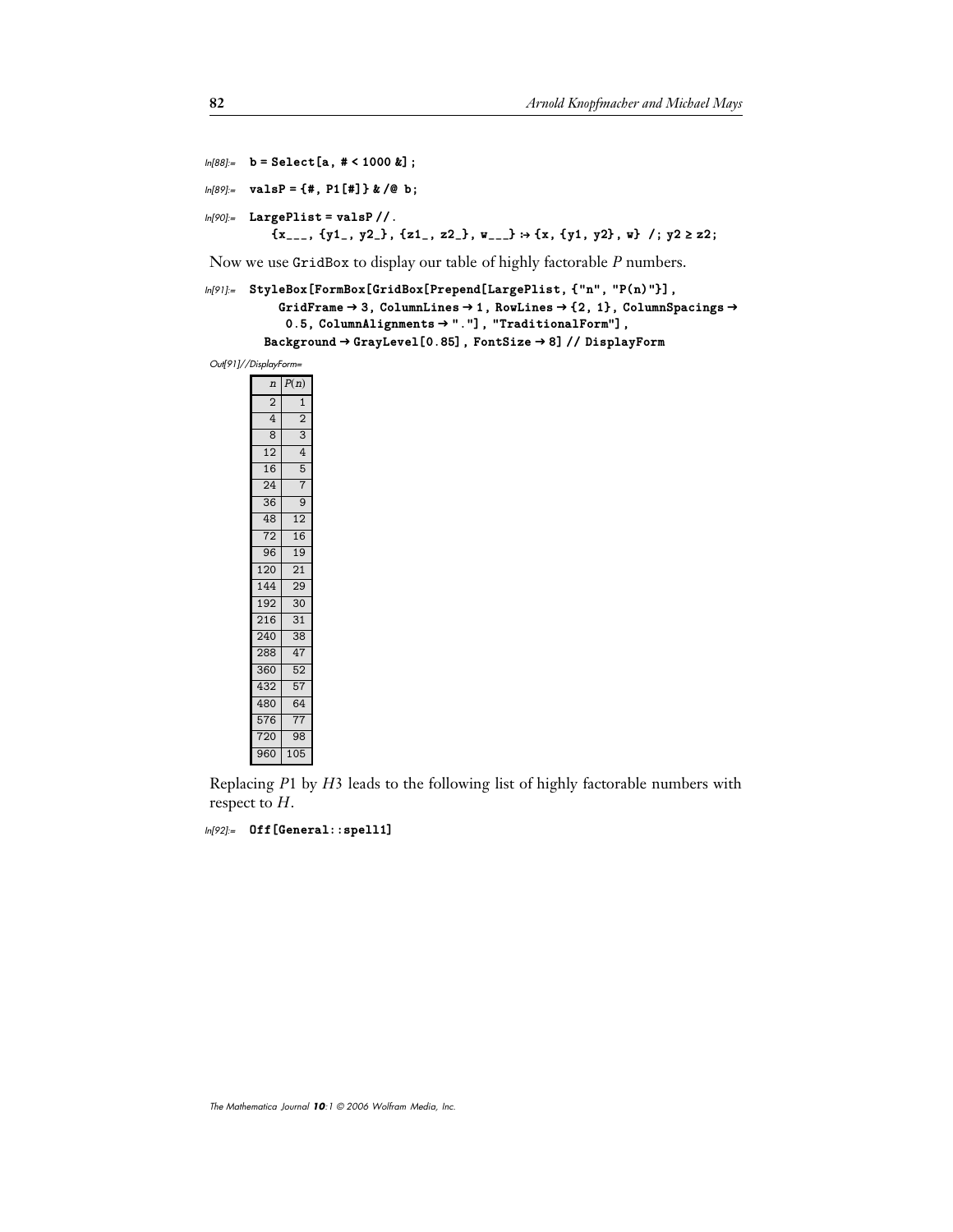```
ln[93] = LargeHlist = {#, H3[#]} & /@ b //.
           \{x_{---}, \{y1_-, y2_-\}, \{z1_-, z2_-\}, w_{---}\} \rightarrow \{x, \{y1, y2\}, w\} /; y2 \geq z2;
        StyleBox[FormBox[GridBox[Prepend[LargeHlist, {"n", "H(n)"}],
            GridFrame \rightarrow 3, ColumnLines \rightarrow 1, RowLines \rightarrow {2, 1}, ColumnSpacings \rightarrow0.5, ColumnAlignments → "."], "TraditionalForm"],
          Background 
 GrayLevel0.85-
, FontSize 
 8-
  DisplayForm
```
Out[94]//DisplayForm=

| $\overline{n}$ | H(n)                    |
|----------------|-------------------------|
| $\overline{2}$ | 1                       |
| 4              | 2                       |
| $\overline{6}$ | $\overline{\mathbf{3}}$ |
| 8              | 4                       |
| 12             | 8                       |
| 24             | 20                      |
| 36             | 26                      |
| 48             | 48                      |
| 72             | 76                      |
| 96             | 112                     |
| 120            | 132                     |
| 144            | 208                     |
| 192            | 256                     |
| 240            | 368                     |
| 288            | 544                     |
| 360            | 604                     |
| 432            | 768                     |
| 480            | 976                     |
| 576            | 1376                    |
| 720            | 1888                    |
| 864            | 2208                    |
| 960            | 2496                    |

Erdös, Canfield, and Pomerance were able to compute a table of all highly factorable numbers less than  $10^9$  with respect to *P* in their paper [8]. The approach just used gives a much faster method to find the 118 highly factorable numbers less than  $10^9$  with respect to *P*, as well as the 124 highly factorable numbers less than  $10^9$  with respect to *H*.

## · **Numbers Highly Factorable with Respect to Both** *P* **and** *H*

There appear to be many numbers common to both of the displayed lists. To find these common numbers, join the two lists and extract the first elements (the common values of *n*). Find the pairs by using Split. Then extract the common numbers as the first element of the sublists of length 2.

```
ln[95]:= commonPositions=First /@ (Join[LargePlist, LargeHlist] // Sort)
```

```
Out[95]= {2, 2, 4, 4, 6, 8, 8, 12, 12, 16, 24, 24, 36, 36, 48, 48, 72, 72,
         96, 96, 120, 120, 144, 144, 192, 192, 216, 240, 240, 288, 288,
         360, 360, 432, 432, 480, 480, 576, 576, 720, 720, 864, 960, 960-
```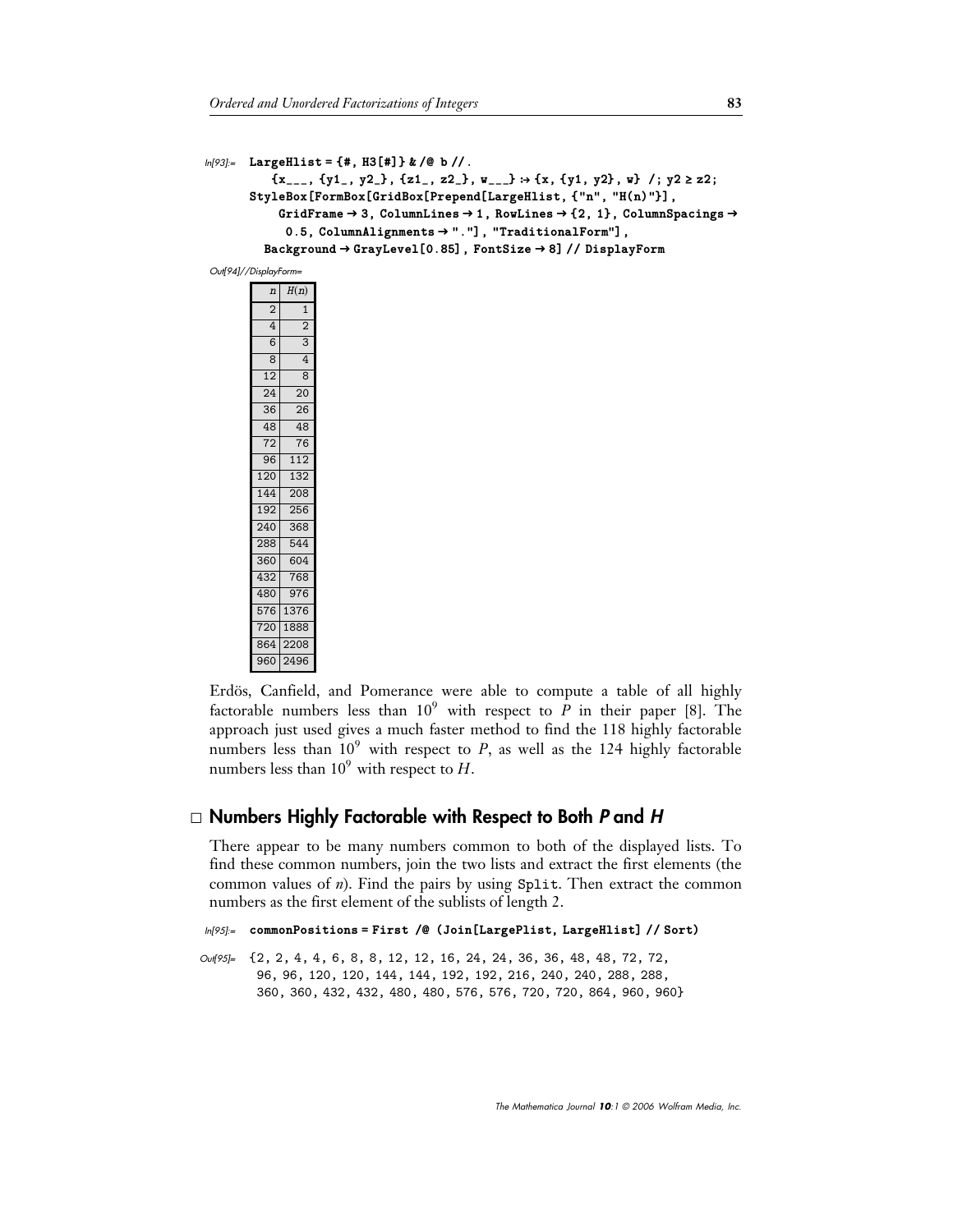```
ln[96] = First /@ Select[Split[commonPositions, #1 == #2 &], Length[#] == 2 &]
```
Out[96]= {2, 4, 8, 12, 24, 36, 48, 72, 96, 120, 144, 192, 240, 288, 360, 432, 480, 576, 720, 960-

So up to 1000, most highly factorable numbers appear in both lists. However, common numbers seem to become less frequent as we increase our bound. For example, we find that there are 55 common highly factorable numbers less than  $10<sup>9</sup>$ , the largest of these being 43545600.

#### ■ Factorizations with Relatively Prime Parts

In this final section we investigate an interesting class of restricted factorizations, namely the class of factorizations in which the factors must be relatively prime to each other. Clearly this is a stronger restriction than requiring distinct factors. The asymptotic growth of such factorizations has been studied by Warlimont [5]. We note that in the special case of *squarefree* integers, all factorizations are necessarily relatively prime and distinct. Thus, for squarefree integers the values of the three functions that count unrestricted or distinct or relatively prime factorizations, all coincide for the ordered and unordered cases respectively.

We will discuss and compare several different approaches to generate the corresponding lists of factorizations.

#### · **Ordered Factorizations with Relatively Prime Parts**

In the ordered case, factorizations of  $n = p_1^{r_1} p_2^{r_2} \dots p_k^{r_k}$  into relatively prime parts have a natural correspondence to ordered partitions of a set with the *k* elements  $p_1^{r_1}$ ,  $p_2^{r_2}$ , ...,  $p_k^{r_k}$ . The exponential generating function for the number of ordered set partitions is  $\frac{1}{2-E^x}$ . (These and further results on set partitions that follow can be found in Wilf's book [9].) From this exponential generating function we can easily compute the first few values.

$$
ln[97] = CoefficientList[Series\left[\frac{1}{2 - E^{x}}, \{x, 0, 10\}\right], x] Range[0, 10]!
$$

```
Out[97]= {1, 1, 3, 13, 75, 541, 4683, 47293, 545835, 7087261, 102247563}
```
Here is another expression for the number of ordered set partitions (sometimes called ordered Bell numbers) due to Carlitz [10].

```
ln[98] = OrderedBell[0] := 1;
```

```
ln[99] = OrderedBell[r_+] := \sumk-
0
                                                                    \stackrel{\tt r}{\searrow} \stackrel{\tt k}{\searrow}j-
0
                                                                            k<br>
<sup>}</sup> (-1)<sup>k-j</sup> Binomial[k, j] j<sup>r</sup>
```

```
ln[100]:= Table [OrderedBell [r], {r, 0, 10}]
```

```
Out[100]= {1, 1, 3, 13, 75, 541, 4683, 47293, 545835, 7087261, 102247563}
```
In addition there is also this pretty expression as an infinite sum.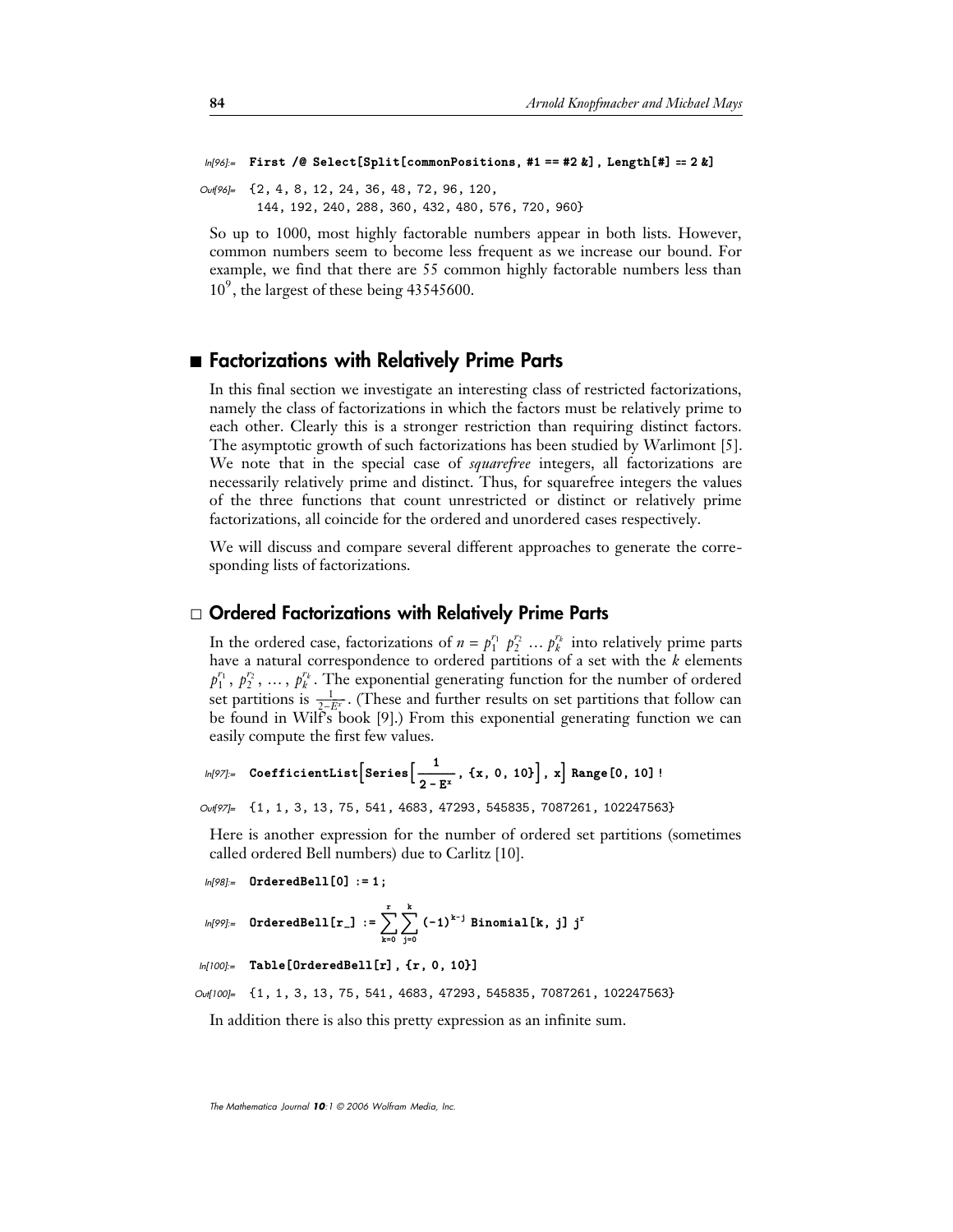#### In[101]:= **OrderedBell2[n\_] :=**  $\frac{1}{2}$  $\sum_{m=0}^{\infty}$ 0  $\sum_{m=1}^{\infty}$  m<sup>n</sup> 2<sup>-m</sup>

Using either of these it is easy to count the number of ordered relatively prime factorizations.

```
ln[102]:= H_r[n_] := 0rderedBell [Length [FactorInteger[n]]]
 ln[103] = H<sub>r</sub> [30<sup>4</sup>]
Out[103]= 13
```
## · **Unordered Factorizations with Relatively Prime Parts**

In the unordered case, factorizations of  $n = p_1^{r_1} p_2^{r_2} \dots p_k^{r_k}$  into relatively prime parts now have a natural correspondence to unordered partitions of a set with the *k* elements  $p_1^{r_1}, p_2^{r_2}, \ldots, p_k^{r_k}$ . The exponential generating function for the number of ordered set partitions is  $E^{E^x-1}$ . We use this to easily compute the first few values.

```
In[104]:= CoefficientList[Series[E^{E^{x}-1}, {x, 0, 10}], x] Range[0, 10]!
```

```
Out[104]= {1, 1, 2, 5, 15, 52, 203, 877, 4140, 21147, 115975}
```
Again there is a pretty expression for the number of partitions of a set (or Bell numbers) as an infinite sum. Now it is easy to count the number of unordered relatively prime factorizations.

```
In [105] = Off [General::spell]
```

$$
\text{In}[106] := \quad \text{Bell}\left[n_{-}\right] \; := \; \frac{1}{E} \; \sum_{m=0}^{\infty} m^{n} \; / \; m \; !
$$

 $ln[107] =$   $P_r[n_] := Bell[Length[FactorInteger[n]]]$ 

```
ln[108] = P_r [30^4]
```
Out[108]= 5

## · **Generating Lists of Relatively Prime Factorizations**

There are several different approaches that can be used to find the desired lists.

## *Unordered Relatively Prime Factorizations by Selection*

To generate a list of relatively prime factorizations, we need only search among the distinct unordered factorizations and pick out those with relatively prime parts.

#### **Method 1. By Factorization**

Our first approach to selecting the relatively prime cases is to factor the numbers in each distinct unordered factorization, and after flattening and sorting, see if this matches the factorization of *n*.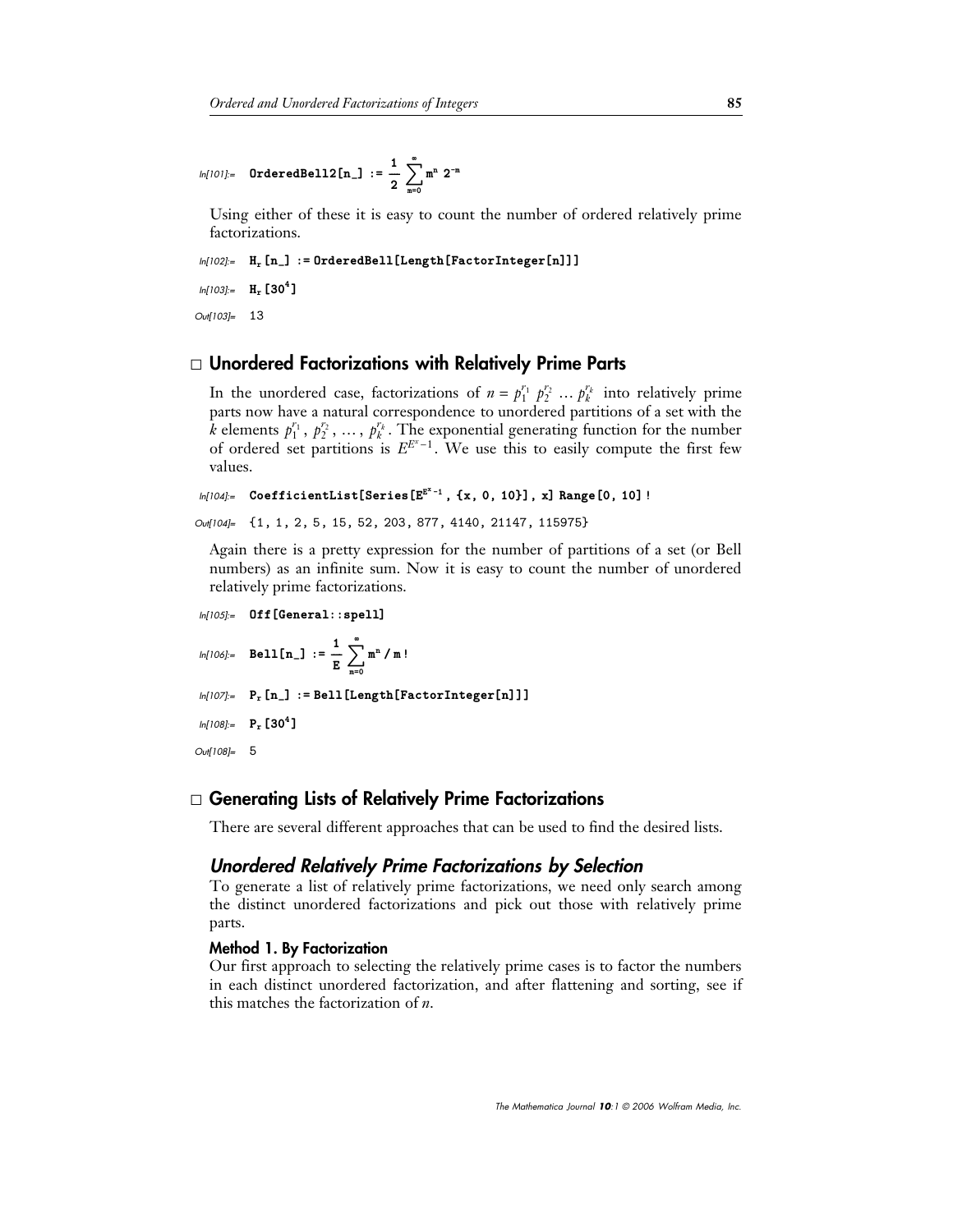```
ln[109] = Sort [Flatten [FactorInteger [{15, 4}], 1]] == FactorInteger [60]
```
Out[109]= True

```
ln[110] = Sort [Flatten [FactorInteger [{6, 10}], 1]] == FactorInteger [60]
```
 $Out[110]=$   $False$ 

This shows that  $\{15, 4\}$  is admissible as a relatively prime factorization of 60 but  ${66, 10}$  is not. We illustrate the method in the case  $n = 60$ .

```
In [1111]= DistinctUnorderedFactorizations[60]
```
Out[111]= {{5, 4, 3}, {6, 5, 2}, {10, 3, 2},  $\{10, 6\}, \{12, 5\}, \{15, 4\}, \{20, 3\}, \{30, 2\}, \{60\}\}\$ 

```
In[112]:= a = Flatten [#, 1] & /@ FactorInteger /@ %;
```
We determine the positions of the cases with admissible factorizations. Then we read off these factorizations from the list.

```
In[113]:= Position [Sort /@ a, FactorInteger[60]]
```

```
Out[113]= {{1}, {5}, {6}, {7}, {9}}
```

```
ln[114] = DistinctUnorderedFactorizations[60] [[Flatten[%]]]
```

```
Out[114]= {{5, 4, 3}, {12, 5}, {15, 4}, {20, 3}, {60}}
```
We put this together into one function.

```
ln[115] = UnorderedRelativelyPrime1[n_ : = DistinctUnorderedFactorizations
           n][[Flatten[Position[Sort /@ (Flatten[#, 1]                    & /@ (FactorInteger /@
                    \text{DistinctUnorderedFactorizations[n]})), \text{FactorInteger[n]]]]
```

```
In[116]:= UnorderedRelativelyPrime1[240]
```

```
Out[16]= {{16, 5, 3}, {16, 15}, {48, 5}, {80, 3}, {240}}
```
#### **Method 2. By Greatest Common Divisors**

A second approach is to check that the factors are relatively prime directly, by finding the greatest common divisors of every pair of factors. However, Bressoud and Wagon [11] give a much more efficient way to test a long list for relative primality of all pairs.

#### $ln[117]$ := RelativelyPrimeList[lst\_] := LCM @@ lst == Times @@ lst

We rewrite our function accordingly.

```
ln[118]= UnorderedRelativelyPrime2[n_] := DistinctUnorderedFactorizations[
          n][[Flatten[Position[RelativelyPrimeList/@
             DistinctUnorderedFactorizations[n], True]]]]
```
- $ln[119]$ := Length [UnorderedRelativelyPrime2<sup>[240 49 11 13]] // Timing</sup>
- Out[119]= {0.438 Second, 203}
- $ln[120]$ := Length[UnorderedRelativelyPrime1[240 49 11 13]] // Timing
- Out[120]= {0.219 Second, 203}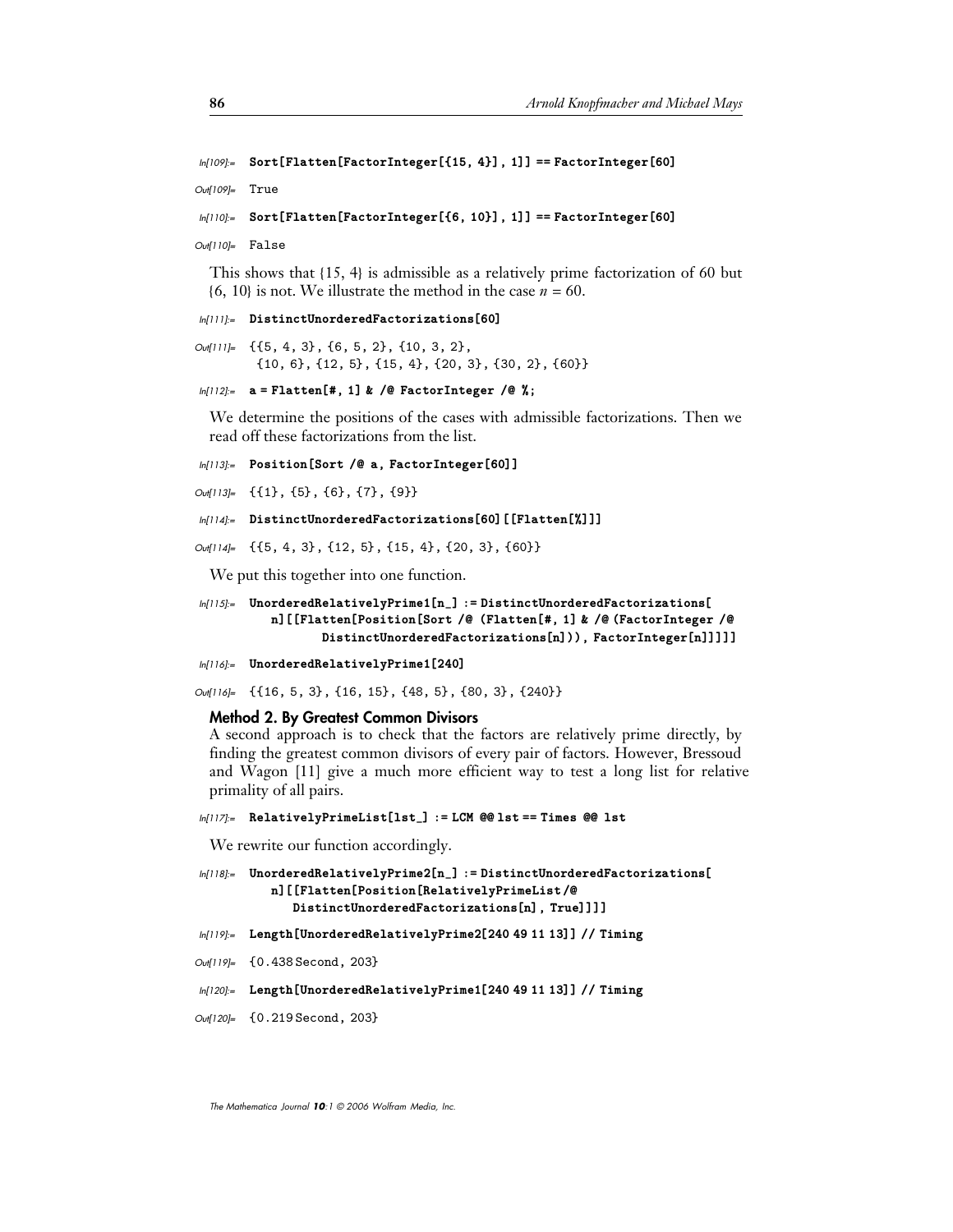#### **Method 3: By Generating Set Partitions**

The idea here is to generate the partitions of a set with *k* elements and then replace these elements with the appropriate prime powers to obtain a list of relatively prime factorizations. We can recursively compute the lists of set partitions by noting that the partitions of a set with *n* elements can be created by appending the *singleton*  $\{n\}$  to each list of partitions of  $n - 1$  elements, or by appending the *element n* to each partition of  $n - 1$  elements. An implementation of this recursion using ReplaceList is given by Dickau [12] as follows.

```
ln[121]:= BellRule1[n_] := {S__} \rightarrow {S, {n}};
         BelIRule2[n_. := {b_{---}, {S_{--}}}, a_{---} \rightarrow {b, {S, n}, a};ln[123] = BellLists[1] = {{{1}}};
```

```
ln[124]:- BellLists[n_Integer?Positive] := BellLists[n] =
           Flatten
            Map[ReplaceList[#, {BellRule1[n], BellRule2[n]}]                                 &,
              BellLists[n-1]], 1]
```
Here is an example using Dickau's function.

```
In[125]: BellLists[3]
```

```
Out[125]= {{{1}, {2}, {3}}, {{1, 3}, {2}},
           \{\{1\}, \{2, 3\}\}, \{\{1, 2\}, \{3\}\}, \{\{1, 2, 3\}\}\}\
```
Now if, for example,  $n = 180 = 4*9*5$ , we must substitute  $1 \rightarrow 4$ ,  $2 \rightarrow 9$ ,  $3 \rightarrow 5$ to obtain the factors in the relatively prime factorizations. Finally, we multiply the factors together to produce the desired result.

```
ln[126]:= BellLists[3] / MapThread[Rule, {Range[3], {4, 9, 5}}]
```
Out[126]= {{{4}, {9}, {5}}, {{4, 5}, {9}},  $\{\{4\}, \{9, 5\}\}, \{\{4, 9\}, \{5\}\}, \{\{4, 9, 5\}\}\}\$ 

```
In[127]:= Apply[Times, #, 1] & /@ %
```

```
Out[127]= {{4, 9, 5}, {20, 9}, {4, 45}, {36, 5}, {180}}
```
Putting this together we have a nice oneliner. This approach is unsurprisingly much faster than the previous ones!

```
ln[128]:= UnorderedRelativelyPrime3[n_] := With [{f = FactorInteger[n]},
         ApplyTimes, #, 1-
 &  BellListsLengthf-
-
 .
            MapThread[Rule, {Range[Length[f]], Power @@@f}])]
```
 $ln[129]$ := Length [UnorderedRelativelyPrime3<sup>[240 49 11 13]] // Timing</sup>

```
Out[129]= {0. Second, 203}
```
## *Ordered Relatively Prime Factorizations*

Whichever of the three approaches is used to generate the unordered cases, we need only permute the elements of each such unordered factorization to produce the lists of the ordered ones.

```
ln[130]:= OrderedRelativelyPrime[n_] :=
        Flatten [Permutations /@ UnorderedRelativelyPrime1[n], 1]
```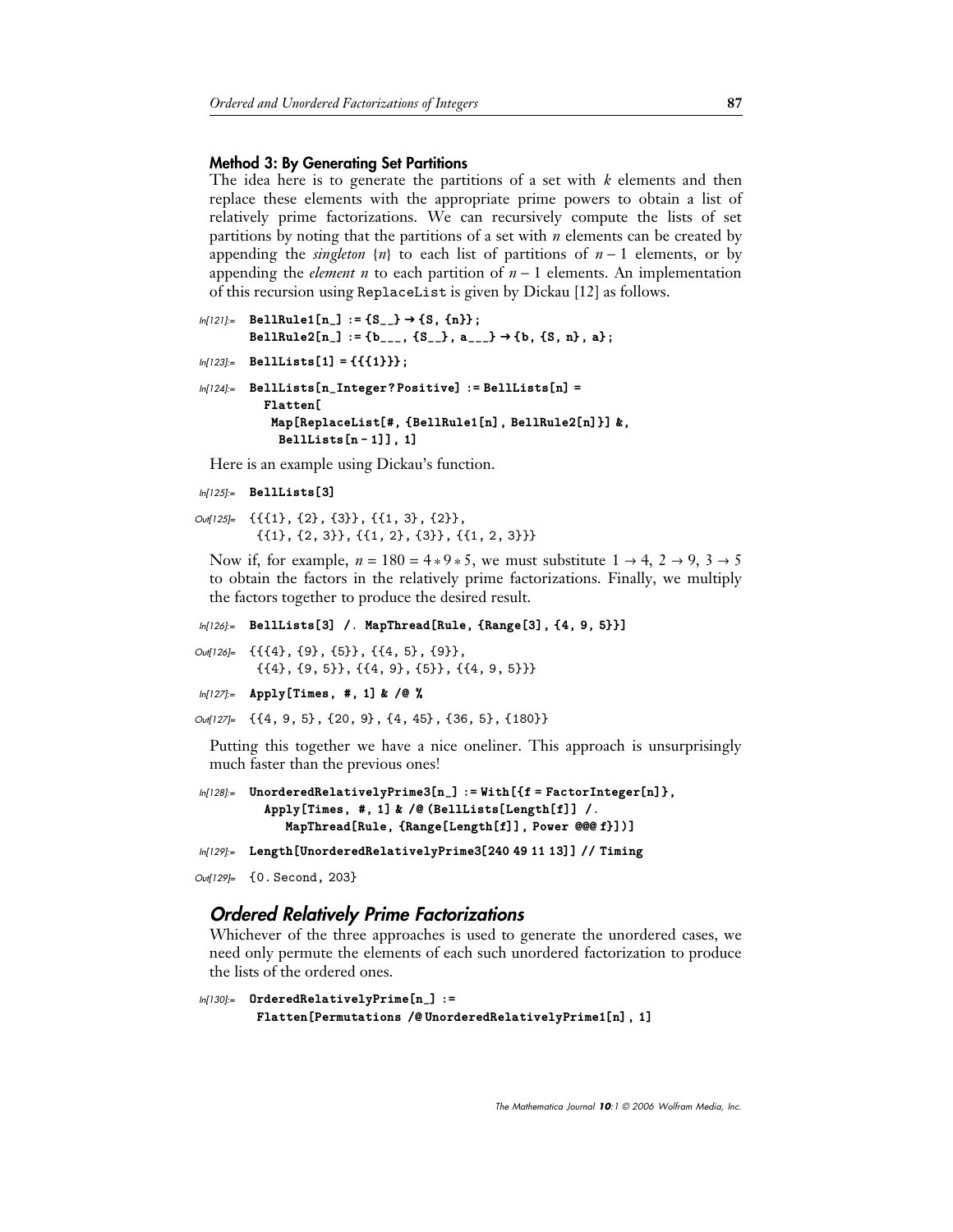## ■ **Conclusion**

We have studied methods to enumerate and to construct ordered and unordered factorizations of integers, subject to various constraints on the parts. Recursive descriptions of these objects, together with *Mathematica*'s functional programming techniques, were used to implement these algorithms efficiently.

## ■ Acknowledgments

The authors thank the referee for his careful reading of the manuscript and for enhancements to both the efficiency and elegance of the coding. In addition, the authors thank Glenn Scholebo, the compositor of *The Mathematica Journal*, for improving the typesetting of the paper.

## ■ References

- [1] B. Richmond and A. Knopfmacher, "Compositions with Distinct Parts," Aequationes Mathematicae, **49**, 1995 pp. 86–97.
- [2] G. E. Andrews, The Theory of Partitions, Encyclopedia of Mathematics and Its Applications 2, New York: Addison-Wesley, 1976.
- [3] E. Hille, "A Problem in 'Factorisatio Numerorum,'" Acta Arithmetica, **2**, 1936 pp. 134–144.
- [4] P. A. MacMahon, "Memoir on the Theory of the Compositions of Numbers," Philosophical Transactions of the Royal Society of London (A), **184**, 1893 pp. 835–901.
- [5] R. Warlimont, "Factorisatio Numerorum with Constraints," Journal of Number Theory, **45**, 1993 pp. 186–199.
- [6] V. C. Harris and M. V. Subbarao, "On Product Partitions of Integers," Canadian Mathematical Bulletin, **34**(4), 1991 pp. 474–479.
- [7] J. F. Hughes and J. O. Shallit, "On the Number of Multiplicative Partitions," American Mathematical Monthly, **90**(7), 1983 pp. 468–471.
- [8] E. R. Canfield, P. Erdös, and C. Pomerance, "On a Problem of Oppenheim Concerning 'Factorisatio Numerorum,'" Journal of Number Theory, **17**, 1983 pp. 1–28.
- [9] H. S. Wilf, generatingfunctionology, 2nd ed., New York: Academic Press, 1994.
- [10] L. Carlitz, "Extended Bernoulli and Eulerian Numbers," Duke Mathematical Journal, **31**, 1964 pp. 667–689.
- [11] D. M. Bressoud and S. Wagon, A Course in Computational Number Theory, New York: Springer-Verlag, 2000.
- [12] R. Dickau, "Visualizing Combinatorial Enumeration," Mathematica in Education and Research, **8**, 1999 pp. 11–18.